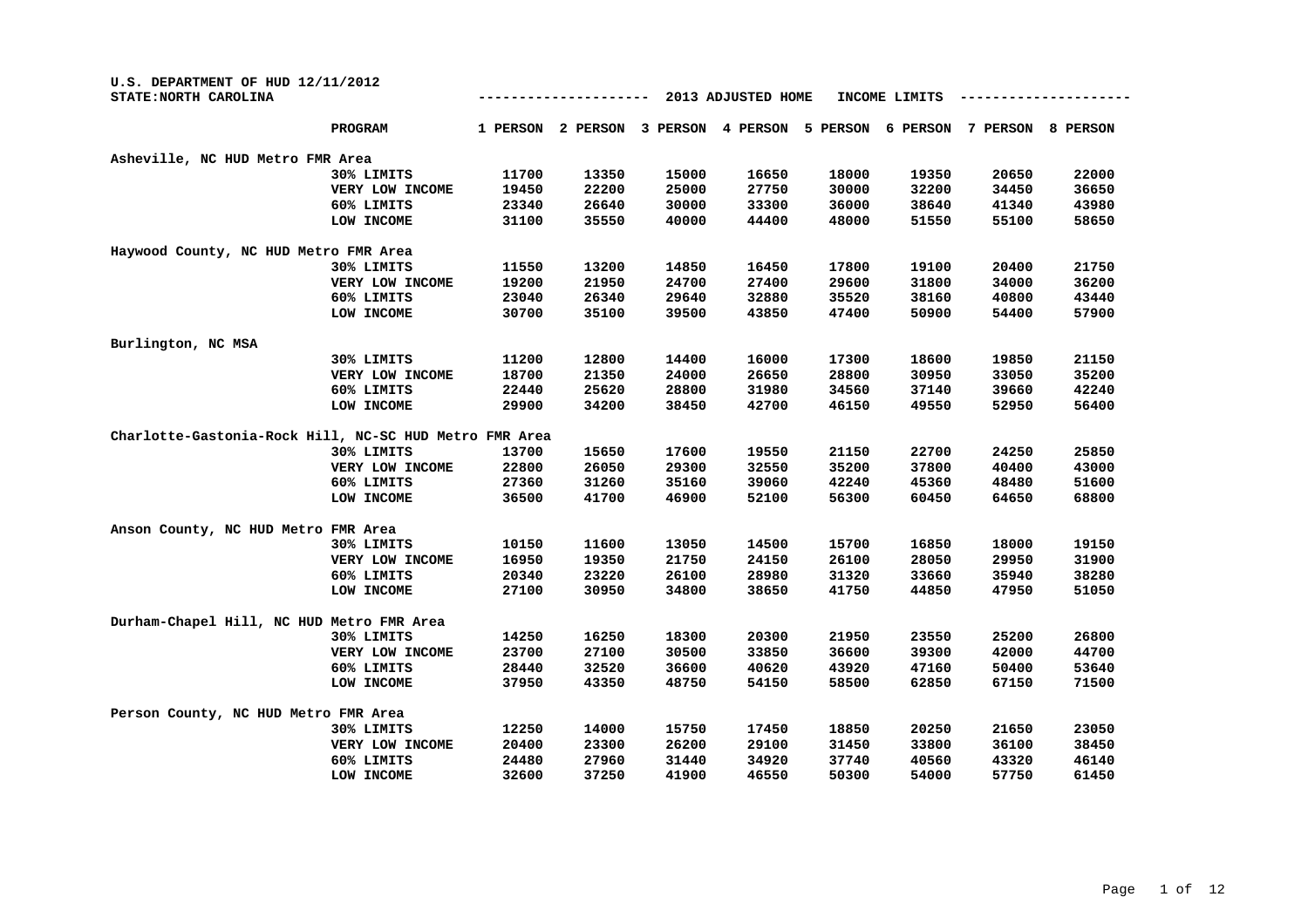| $U.S.$ DEPARTMENT OF HUD $12/11/2012$<br>STATE: NORTH CAROLINA |                 |          |          |          | 2013 ADJUSTED HOME |          | INCOME LIMITS |          |          |
|----------------------------------------------------------------|-----------------|----------|----------|----------|--------------------|----------|---------------|----------|----------|
|                                                                | PROGRAM         | 1 PERSON | 2 PERSON | 3 PERSON | 4 PERSON           | 5 PERSON | 6 PERSON      | 7 PERSON | 8 PERSON |
| Fayetteville, NC HUD Metro FMR Area                            |                 |          |          |          |                    |          |               |          |          |
|                                                                | 30% LIMITS      | 10950    | 12500    | 14050    | 15600              | 16850    | 18100         | 19350    | 20600    |
|                                                                | VERY LOW INCOME | 18200    | 20800    | 23400    | 26000              | 28100    | 30200         | 32250    | 34350    |
|                                                                | 60% LIMITS      | 21840    | 24960    | 28080    | 31200              | 33720    | 36240         | 38700    | 41220    |
|                                                                | LOW INCOME      | 29150    | 33300    | 37450    | 41600              | 44950    | 48300         | 51600    | 54950    |
| Hoke County, NC HUD Metro FMR Area                             |                 |          |          |          |                    |          |               |          |          |
|                                                                | 30% LIMITS      | 10600    | 12100    | 13600    | 15100              | 16350    | 17550         | 18750    | 19950    |
|                                                                | VERY LOW INCOME | 17650    | 20150    | 22650    | 25150              | 27200    | 29200         | 31200    | 33200    |
|                                                                | 60% LIMITS      | 21180    | 24180    | 27180    | 30180              | 32640    | 35040         | 37440    | 39840    |
|                                                                | LOW INCOME      | 28200    | 32200    | 36250    | 40250              | 43500    | 46700         | 49950    | 53150    |
| Goldsboro, NC MSA                                              |                 |          |          |          |                    |          |               |          |          |
|                                                                | 30% LIMITS      | 11250    | 12850    | 14450    | 16050              | 17350    | 18650         | 19950    | 21200    |
|                                                                | VERY LOW INCOME | 18750    | 21400    | 24100    | 26750              | 28900    | 31050         | 33200    | 35350    |
|                                                                | 60% LIMITS      | 22500    | 25680    | 28920    | 32100              | 34680    | 37260         | 39840    | 42420    |
|                                                                | LOW INCOME      | 30000    | 34250    | 38550    | 42800              | 46250    | 49650         | 53100    | 56500    |
| Greensboro-High Point, NC HUD Metro FMR Area                   |                 |          |          |          |                    |          |               |          |          |
|                                                                | 30% LIMITS      | 11450    | 13100    | 14750    | 16350              | 17700    | 19000         | 20300    | 21600    |
|                                                                | VERY LOW INCOME | 19100    | 21800    | 24550    | 27250              | 29450    | 31650         | 33800    | 36000    |
|                                                                | 60% LIMITS      | 22920    | 26160    | 29460    | 32700              | 35340    | 37980         | 40560    | 43200    |
|                                                                | LOW INCOME      | 30550    | 34900    | 39250    | 43600              | 47100    | 50600         | 54100    | 57600    |
| Rockingham County, NC HUD Metro FMR Area                       |                 |          |          |          |                    |          |               |          |          |
|                                                                | 30% LIMITS      | 10750    | 12250    | 13800    | 15300              | 16550    | 17750         | 19000    | 20200    |
|                                                                | VERY LOW INCOME | 17850    | 20400    | 22950    | 25500              | 27550    | 29600         | 31650    | 33700    |
|                                                                | 60% LIMITS      | 21420    | 24480    | 27540    | 30600              | 33060    | 35520         | 37980    | 40440    |
|                                                                | LOW INCOME      | 28600    | 32650    | 36750    | 40800              | 44100    | 47350         | 50600    | 53900    |
| Greenville, NC HUD Metro FMR Area                              |                 |          |          |          |                    |          |               |          |          |
|                                                                | 30% LIMITS      | 12050    | 13800    | 15500    | 17200              | 18600    | 20000         | 21350    | 22750    |
|                                                                | VERY LOW INCOME | 20100    | 23000    | 25850    | 28700              | 31000    | 33300         | 35600    | 37900    |
|                                                                | 60% LIMITS      | 24120    | 27600    | 31020    | 34440              | 37200    | 39960         | 42720    | 45480    |
|                                                                | LOW INCOME      | 32150    | 36750    | 41350    | 45900              | 49600    | 53250         | 56950    | 60600    |
| Greene County, NC HUD Metro FMR Area                           |                 |          |          |          |                    |          |               |          |          |
|                                                                | 30% LIMITS      | 10800    | 12350    | 13900    | 15400              | 16650    | 17900         | 19100    | 20350    |
|                                                                | VERY LOW INCOME | 18000    | 20600    | 23150    | 25700              | 27800    | 29850         | 31900    | 33950    |
|                                                                | 60% LIMITS      | 21600    | 24720    | 27780    | 30840              | 33360    | 35820         | 38280    | 40740    |
|                                                                | LOW INCOME      | 28800    | 32900    | 37000    | 41100              | 44400    | 47700         | 51000    | 54300    |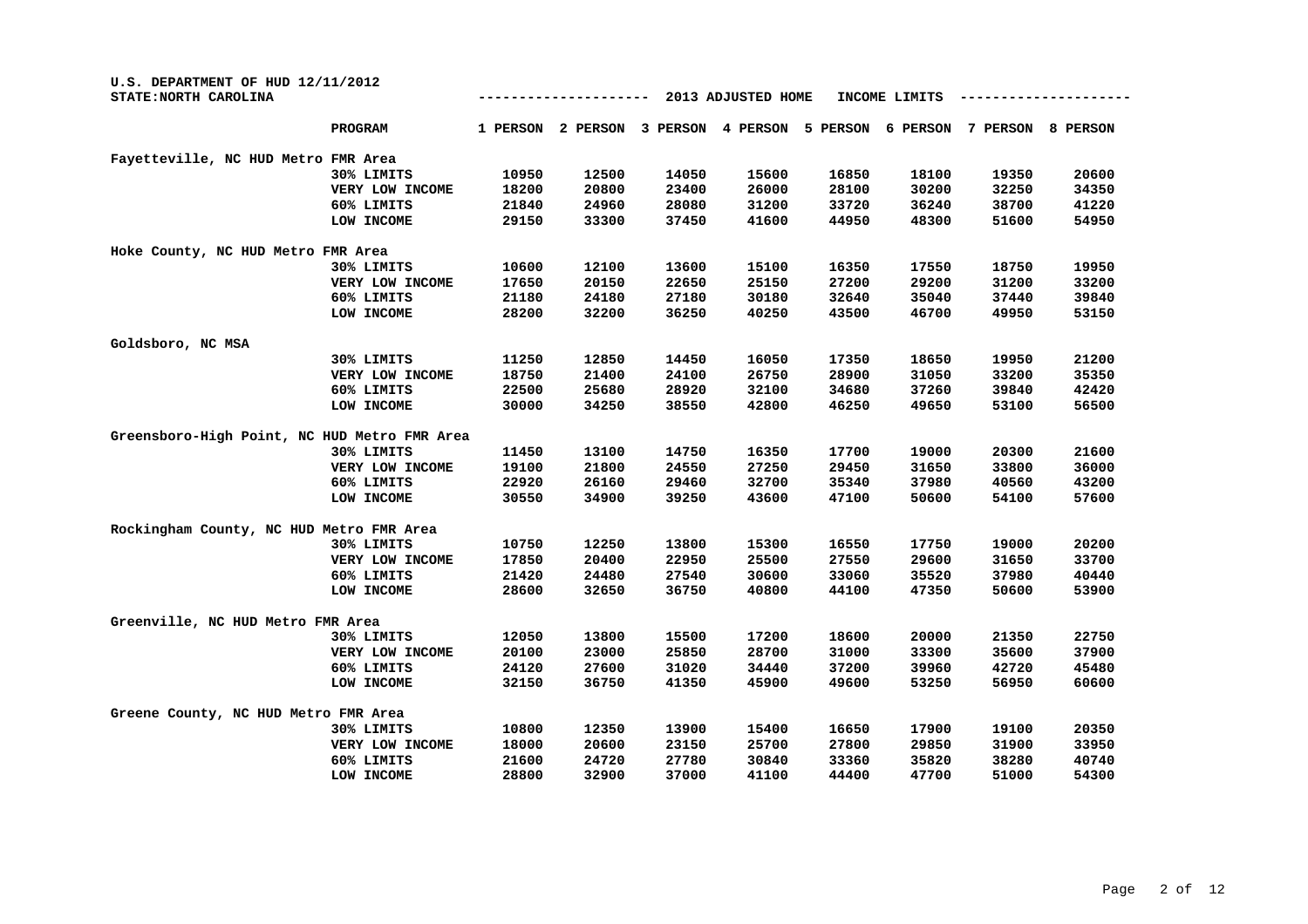| $U.S.$ DEPARTMENT OF HUD $12/11/2012$<br>STATE: NORTH CAROLINA |                 |          |          |          | 2013 ADJUSTED HOME |          | INCOME LIMITS |          |          |
|----------------------------------------------------------------|-----------------|----------|----------|----------|--------------------|----------|---------------|----------|----------|
|                                                                | PROGRAM         | 1 PERSON | 2 PERSON | 3 PERSON | 4 PERSON           | 5 PERSON | 6 PERSON      | 7 PERSON | 8 PERSON |
| Hickory-Lenoir-Morganton, NC MSA                               |                 |          |          |          |                    |          |               |          |          |
|                                                                | 30% LIMITS      | 10750    | 12300    | 13850    | 15350              | 16600    | 17850         | 19050    | 20300    |
|                                                                | VERY LOW INCOME | 17900    | 20450    | 23000    | 25550              | 27600    | 29650         | 31700    | 33750    |
|                                                                | 60% LIMITS      | 21480    | 24540    | 27600    | 30660              | 33120    | 35580         | 38040    | 40500    |
|                                                                | LOW INCOME      | 28650    | 32750    | 36850    | 40900              | 44200    | 47450         | 50750    | 54000    |
| Jacksonville, NC MSA                                           |                 |          |          |          |                    |          |               |          |          |
|                                                                | 30% LIMITS      | 10300    | 11750    | 13200    | 14650              | 15850    | 17000         | 18200    | 19350    |
|                                                                | VERY LOW INCOME | 17100    | 19550    | 22000    | 24400              | 26400    | 28350         | 30300    | 32250    |
|                                                                | 60% LIMITS      | 20520    | 23460    | 26400    | 29280              | 31680    | 34020         | 36360    | 38700    |
|                                                                | LOW INCOME      | 27350    | 31250    | 35150    | 39050              | 42200    | 45300         | 48450    | 51550    |
| Raleigh-Cary, NC MSA                                           |                 |          |          |          |                    |          |               |          |          |
|                                                                | 30% LIMITS      | 16000    | 18250    | 20550    | 22800              | 24650    | 26450         | 28300    | 30100    |
|                                                                | VERY LOW INCOME | 26600    | 30400    | 34200    | 38000              | 41050    | 44100         | 47150    | 50200    |
|                                                                | 60% LIMITS      | 31920    | 36480    | 41040    | 45600              | 49260    | 52920         | 56580    | 60240    |
|                                                                | LOW INCOME      | 42600    | 48650    | 54750    | 60800              | 65700    | 70550         | 75400    | 80300    |
| Rocky Mount, NC MSA                                            |                 |          |          |          |                    |          |               |          |          |
|                                                                | 30% LIMITS      | 11100    | 12650    | 14250    | 15800              | 17100    | 18350         | 19600    | 20900    |
|                                                                | VERY LOW INCOME | 18450    | 21100    | 23750    | 26350              | 28500    | 30600         | 32700    | 34800    |
|                                                                | 60% LIMITS      | 22140    | 25320    | 28500    | 31620              | 34200    | 36720         | 39240    | 41760    |
|                                                                | LOW INCOME      | 29550    | 33750    | 37950    | 42150              | 45550    | 48900         | 52300    | 55650    |
| Virginia Beach-Norfolk-Newport News, VA-NC MSA                 |                 |          |          |          |                    |          |               |          |          |
|                                                                | 30% LIMITS      | 15400    | 17600    | 19800    | 22000              | 23800    | 25550         | 27300    | 29050    |
|                                                                | VERY LOW INCOME | 25700    | 29350    | 33000    | 36650              | 39600    | 42550         | 45450    | 48400    |
|                                                                | 60% LIMITS      | 30840    | 35220    | 39600    | 43980              | 47520    | 51060         | 54540    | 58080    |
|                                                                | LOW INCOME      | 41100    | 46950    | 52800    | 58650              | 63350    | 68050         | 72750    | 77450    |
| Wilmington, NC HUD Metro FMR Area                              |                 |          |          |          |                    |          |               |          |          |
|                                                                | 30% LIMITS      | 13200    | 15050    | 16950    | 18800              | 20350    | 21850         | 23350    | 24850    |
|                                                                | VERY LOW INCOME | 21950    | 25100    | 28250    | 31350              | 33900    | 36400         | 38900    | 41400    |
|                                                                | 60% LIMITS      | 26340    | 30120    | 33900    | 37620              | 40680    | 43680         | 46680    | 49680    |
|                                                                | LOW INCOME      | 35150    | 40150    | 45150    | 50150              | 54200    | 58200         | 62200    | 66200    |
| Pender County, NC HUD Metro FMR Area                           |                 |          |          |          |                    |          |               |          |          |
|                                                                | 30% LIMITS      | 12100    | 13800    | 15550    | 17250              | 18650    | 20050         | 21400    | 22800    |
|                                                                | VERY LOW INCOME | 20150    | 23000    | 25900    | 28750              | 31050    | 33350         | 35650    | 37950    |
|                                                                | 60% LIMITS      | 24180    | 27600    | 31080    | 34500              | 37260    | 40020         | 42780    | 45540    |
|                                                                | LOW INCOME      | 32200    | 36800    | 41400    | 46000              | 49700    | 53400         | 57050    | 60750    |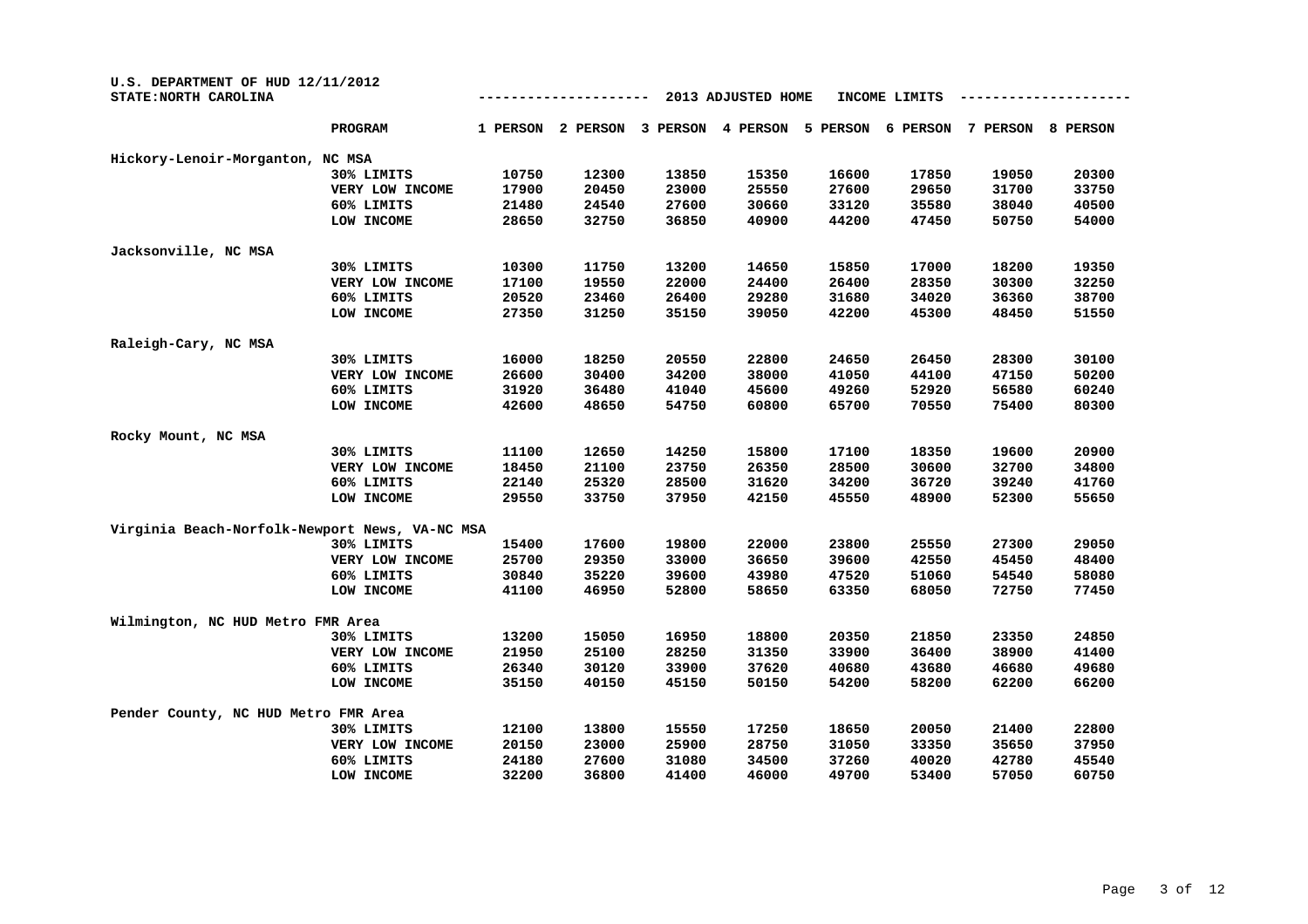| $U.S.$ DEPARTMENT OF HUD $12/11/2012$<br>STATE: NORTH CAROLINA |                 |          |          |          | 2013 ADJUSTED HOME |          | INCOME LIMITS |          |          |
|----------------------------------------------------------------|-----------------|----------|----------|----------|--------------------|----------|---------------|----------|----------|
|                                                                | PROGRAM         | 1 PERSON | 2 PERSON | 3 PERSON | 4 PERSON           | 5 PERSON | 6 PERSON      | 7 PERSON | 8 PERSON |
| Winston-Salem, NC MSA                                          |                 |          |          |          |                    |          |               |          |          |
|                                                                | 30% LIMITS      | 12500    | 14300    | 16100    | 17850              | 19300    | 20750         | 22150    | 23600    |
|                                                                | VERY LOW INCOME | 20850    | 23800    | 26800    | 29750              | 32150    | 34550         | 36900    | 39300    |
|                                                                | 60% LIMITS      | 25020    | 28560    | 32160    | 35700              | 38580    | 41460         | 44280    | 47160    |
|                                                                | LOW INCOME      | 33350    | 38100    | 42850    | 47600              | 51450    | 55250         | 59050    | 62850    |
| Alleghany County, NC                                           |                 |          |          |          |                    |          |               |          |          |
|                                                                | 30% LIMITS      | 10150    | 11600    | 13050    | 14500              | 15700    | 16850         | 18000    | 19150    |
|                                                                | VERY LOW INCOME | 16950    | 19350    | 21750    | 24150              | 26100    | 28050         | 29950    | 31900    |
|                                                                | 60% LIMITS      | 20340    | 23220    | 26100    | 28980              | 31320    | 33660         | 35940    | 38280    |
|                                                                | LOW INCOME      | 27100    | 30950    | 34800    | 38650              | 41750    | 44850         | 47950    | 51050    |
| Ashe County, NC                                                |                 |          |          |          |                    |          |               |          |          |
|                                                                | 30% LIMITS      | 10400    | 11900    | 13400    | 14850              | 16050    | 17250         | 18450    | 19650    |
|                                                                | VERY LOW INCOME | 17350    | 19800    | 22300    | 24750              | 26750    | 28750         | 30700    | 32700    |
|                                                                | 60% LIMITS      | 20820    | 23760    | 26760    | 29700              | 32100    | 34500         | 36840    | 39240    |
|                                                                | LOW INCOME      | 27750    | 31700    | 35650    | 39600              | 42800    | 45950         | 49150    | 52300    |
| Avery County, NC                                               |                 |          |          |          |                    |          |               |          |          |
|                                                                | 30% LIMITS      | 10650    | 12200    | 13700    | 15200              | 16450    | 17650         | 18850    | 20100    |
|                                                                | VERY LOW INCOME | 17750    | 20250    | 22800    | 25300              | 27350    | 29350         | 31400    | 33400    |
|                                                                | 60% LIMITS      | 21300    | 24300    | 27360    | 30360              | 32820    | 35220         | 37680    | 40080    |
|                                                                | LOW INCOME      | 28350    | 32400    | 36450    | 40500              | 43750    | 47000         | 50250    | 53500    |
| Beaufort County, NC                                            |                 |          |          |          |                    |          |               |          |          |
|                                                                | 30% LIMITS      | 11100    | 12700    | 14300    | 15850              | 17150    | 18400         | 19700    | 20950    |
|                                                                | VERY LOW INCOME | 18500    | 21150    | 23800    | 26400              | 28550    | 30650         | 32750    | 34850    |
|                                                                | 60% LIMITS      | 22200    | 25380    | 28560    | 31680              | 34260    | 36780         | 39300    | 41820    |
|                                                                | LOW INCOME      | 29600    | 33800    | 38050    | 42250              | 45650    | 49050         | 52400    | 55800    |
| Bertie County, NC                                              |                 |          |          |          |                    |          |               |          |          |
|                                                                | 30% LIMITS      | 10150    | 11600    | 13050    | 14500              | 15700    | 16850         | 18000    | 19150    |
|                                                                | VERY LOW INCOME | 16950    | 19350    | 21750    | 24150              | 26100    | 28050         | 29950    | 31900    |
|                                                                | 60% LIMITS      | 20340    | 23220    | 26100    | 28980              | 31320    | 33660         | 35940    | 38280    |
|                                                                | LOW INCOME      | 27100    | 30950    | 34800    | 38650              | 41750    | 44850         | 47950    | 51050    |
| Bladen County, NC                                              |                 |          |          |          |                    |          |               |          |          |
|                                                                | 30% LIMITS      | 10150    | 11600    | 13050    | 14500              | 15700    | 16850         | 18000    | 19150    |
|                                                                | VERY LOW INCOME | 16950    | 19350    | 21750    | 24150              | 26100    | 28050         | 29950    | 31900    |
|                                                                | 60% LIMITS      | 20340    | 23220    | 26100    | 28980              | 31320    | 33660         | 35940    | 38280    |
|                                                                | LOW INCOME      | 27100    | 30950    | 34800    | 38650              | 41750    | 44850         | 47950    | 51050    |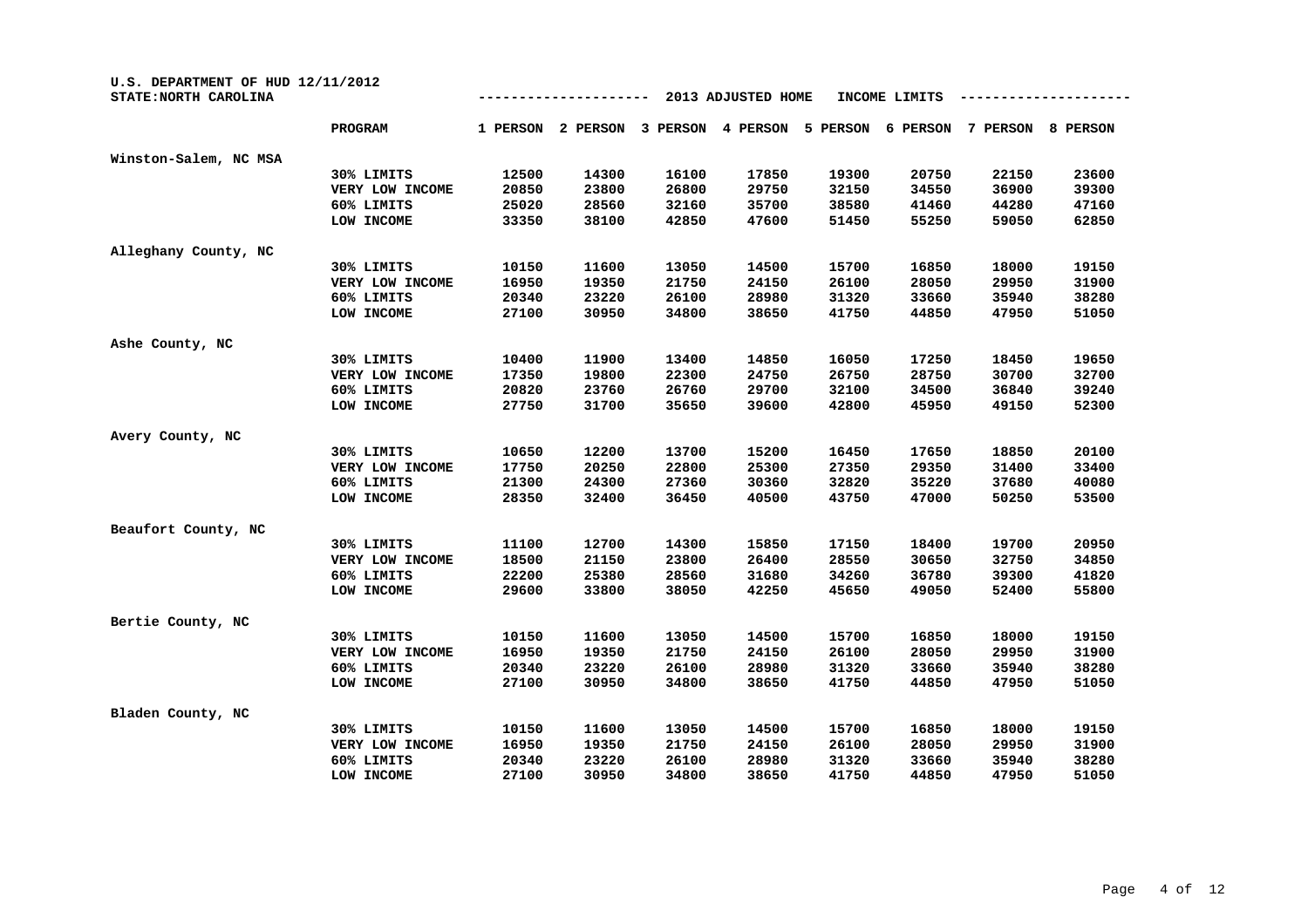| U.S. DEPARTMENT OF HUD 12/11/2012<br>STATE: NORTH CAROLINA |                 |          |          |          | 2013 ADJUSTED HOME |          | INCOME LIMITS |          |          |
|------------------------------------------------------------|-----------------|----------|----------|----------|--------------------|----------|---------------|----------|----------|
|                                                            | PROGRAM         | 1 PERSON | 2 PERSON | 3 PERSON | 4 PERSON           | 5 PERSON | 6 PERSON      | 7 PERSON | 8 PERSON |
| Camden County, NC                                          |                 |          |          |          |                    |          |               |          |          |
|                                                            | 30% LIMITS      | 13700    | 15650    | 17600    | 19550              | 21150    | 22700         | 24250    | 25850    |
|                                                            | VERY LOW INCOME | 22850    | 26100    | 29350    | 32600              | 35250    | 37850         | 40450    | 43050    |
|                                                            | 60% LIMITS      | 27420    | 31320    | 35220    | 39120              | 42300    | 45420         | 48540    | 51660    |
|                                                            | LOW INCOME      | 36550    | 41750    | 46950    | 52150              | 56350    | 60500         | 64700    | 68850    |
| Carteret County, NC                                        |                 |          |          |          |                    |          |               |          |          |
|                                                            | 30% LIMITS      | 12150    | 13850    | 15600    | 17300              | 18700    | 20100         | 21500    | 22850    |
|                                                            | VERY LOW INCOME | 20200    | 23050    | 25950    | 28800              | 31150    | 33450         | 35750    | 38050    |
|                                                            | 60% LIMITS      | 24240    | 27660    | 31140    | 34560              | 37380    | 40140         | 42900    | 45660    |
|                                                            | LOW INCOME      | 32300    | 36900    | 41500    | 46100              | 49800    | 53500         | 57200    | 60900    |
| Caswell County, NC                                         |                 |          |          |          |                    |          |               |          |          |
|                                                            | 30% LIMITS      | 10150    | 11600    | 13050    | 14500              | 15700    | 16850         | 18000    | 19150    |
|                                                            | VERY LOW INCOME | 16950    | 19350    | 21750    | 24150              | 26100    | 28050         | 29950    | 31900    |
|                                                            | 60% LIMITS      | 20340    | 23220    | 26100    | 28980              | 31320    | 33660         | 35940    | 38280    |
|                                                            | LOW INCOME      | 27100    | 30950    | 34800    | 38650              | 41750    | 44850         | 47950    | 51050    |
| Cherokee County, NC                                        |                 |          |          |          |                    |          |               |          |          |
|                                                            | 30% LIMITS      | 10150    | 11600    | 13050    | 14500              | 15700    | 16850         | 18000    | 19150    |
|                                                            | VERY LOW INCOME | 16950    | 19350    | 21750    | 24150              | 26100    | 28050         | 29950    | 31900    |
|                                                            | 60% LIMITS      | 20340    | 23220    | 26100    | 28980              | 31320    | 33660         | 35940    | 38280    |
|                                                            | LOW INCOME      | 27100    | 30950    | 34800    | 38650              | 41750    | 44850         | 47950    | 51050    |
| Chowan County, NC                                          |                 |          |          |          |                    |          |               |          |          |
|                                                            | 30% LIMITS      | 10300    | 11750    | 13200    | 14650              | 15850    | 17000         | 18200    | 19350    |
|                                                            | VERY LOW INCOME | 17100    | 19550    | 22000    | 24400              | 26400    | 28350         | 30300    | 32250    |
|                                                            | 60% LIMITS      | 20520    | 23460    | 26400    | 29280              | 31680    | 34020         | 36360    | 38700    |
|                                                            | LOW INCOME      | 27350    | 31250    | 35150    | 39050              | 42200    | 45300         | 48450    | 51550    |
| Clay County, NC                                            |                 |          |          |          |                    |          |               |          |          |
|                                                            | 30% LIMITS      | 10150    | 11600    | 13050    | 14500              | 15700    | 16850         | 18000    | 19150    |
|                                                            | VERY LOW INCOME | 16950    | 19350    | 21750    | 24150              | 26100    | 28050         | 29950    | 31900    |
|                                                            | 60% LIMITS      | 20340    | 23220    | 26100    | 28980              | 31320    | 33660         | 35940    | 38280    |
|                                                            | LOW INCOME      | 27100    | 30950    | 34800    | 38650              | 41750    | 44850         | 47950    | 51050    |
| Cleveland County, NC                                       |                 |          |          |          |                    |          |               |          |          |
|                                                            | 30% LIMITS      | 10650    | 12150    | 13650    | 15150              | 16400    | 17600         | 18800    | 20000    |
|                                                            | VERY LOW INCOME | 17700    | 20200    | 22750    | 25250              | 27300    | 29300         | 31350    | 33350    |
|                                                            | 60% LIMITS      | 21240    | 24240    | 27300    | 30300              | 32760    | 35160         | 37620    | 40020    |
|                                                            | LOW INCOME      | 28300    | 32350    | 36400    | 40400              | 43650    | 46900         | 50100    | 53350    |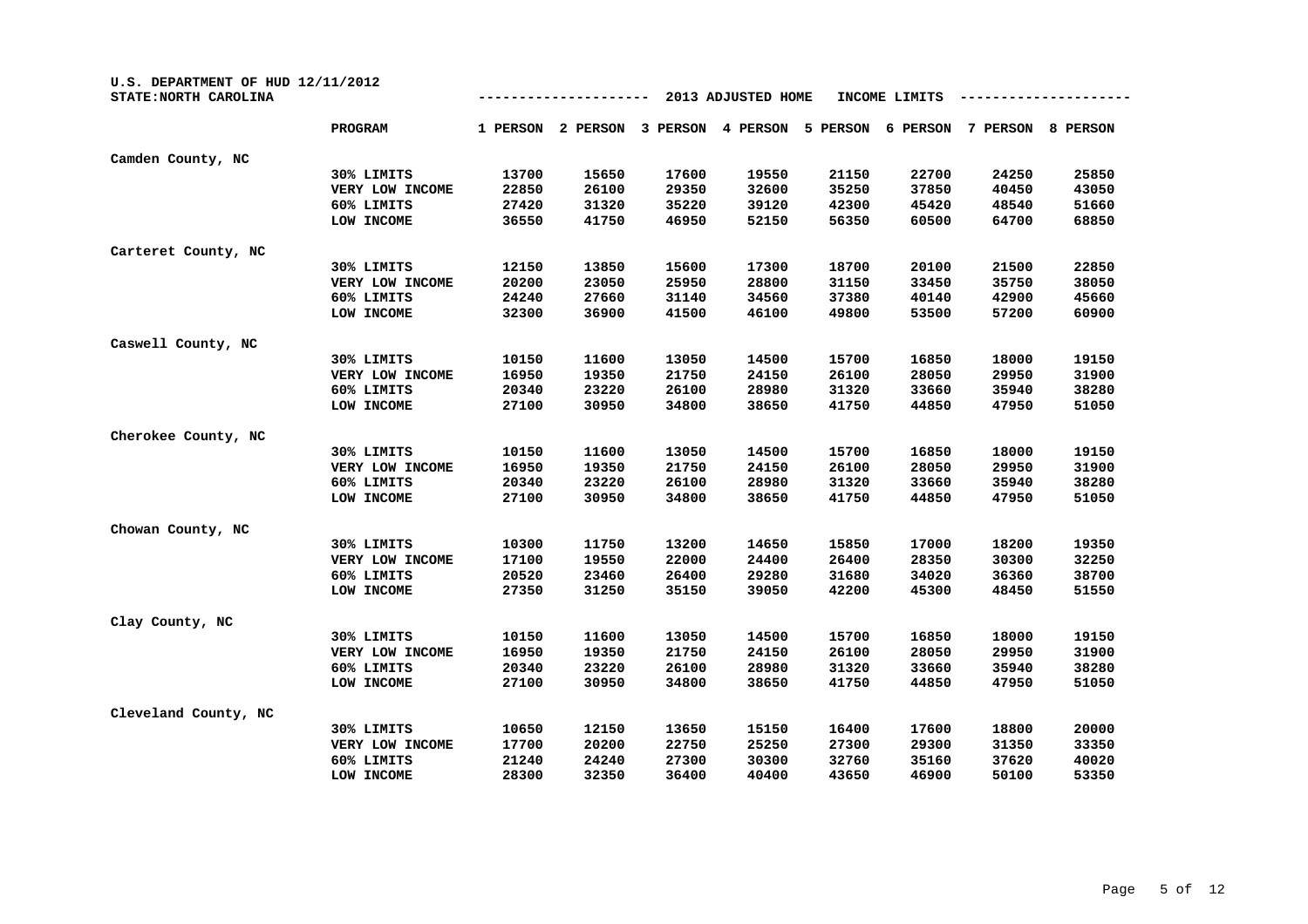| U.S. DEPARTMENT OF HUD 12/11/2012<br>STATE: NORTH CAROLINA |                 |          |          |          | 2013 ADJUSTED HOME |          | INCOME LIMITS |          |          |
|------------------------------------------------------------|-----------------|----------|----------|----------|--------------------|----------|---------------|----------|----------|
|                                                            | PROGRAM         | 1 PERSON | 2 PERSON | 3 PERSON | 4 PERSON           | 5 PERSON | 6 PERSON      | 7 PERSON | 8 PERSON |
| Columbus County, NC                                        |                 |          |          |          |                    |          |               |          |          |
|                                                            | 30% LIMITS      | 10150    | 11600    | 13050    | 14500              | 15700    | 16850         | 18000    | 19150    |
|                                                            | VERY LOW INCOME | 16950    | 19350    | 21750    | 24150              | 26100    | 28050         | 29950    | 31900    |
|                                                            | 60% LIMITS      | 20340    | 23220    | 26100    | 28980              | 31320    | 33660         | 35940    | 38280    |
|                                                            | LOW INCOME      | 27100    | 30950    | 34800    | 38650              | 41750    | 44850         | 47950    | 51050    |
| Craven County, NC                                          |                 |          |          |          |                    |          |               |          |          |
|                                                            | 30% LIMITS      | 11600    | 13250    | 14900    | 16550              | 17900    | 19200         | 20550    | 21850    |
|                                                            | VERY LOW INCOME | 19300    | 22050    | 24800    | 27550              | 29800    | 32000         | 34200    | 36400    |
|                                                            | 60% LIMITS      | 23160    | 26460    | 29760    | 33060              | 35760    | 38400         | 41040    | 43680    |
|                                                            | LOW INCOME      | 30900    | 35300    | 39700    | 44100              | 47650    | 51200         | 54700    | 58250    |
| Dare County, NC                                            |                 |          |          |          |                    |          |               |          |          |
|                                                            | 30% LIMITS      | 14700    | 16800    | 18900    | 20950              | 22650    | 24350         | 26000    | 27700    |
|                                                            | VERY LOW INCOME | 24500    | 28000    | 31500    | 34950              | 37750    | 40550         | 43350    | 46150    |
|                                                            | 60% LIMITS      | 29400    | 33600    | 37800    | 41940              | 45300    | 48660         | 52020    | 55380    |
|                                                            | LOW INCOME      | 39150    | 44750    | 50350    | 55900              | 60400    | 64850         | 69350    | 73800    |
| Davidson County, NC                                        |                 |          |          |          |                    |          |               |          |          |
|                                                            | 30% LIMITS      | 11350    | 12950    | 14550    | 16150              | 17450    | 18750         | 20050    | 21350    |
|                                                            | VERY LOW INCOME | 18900    | 21600    | 24300    | 26950              | 29150    | 31300         | 33450    | 35600    |
|                                                            | 60% LIMITS      | 22680    | 25920    | 29160    | 32340              | 34980    | 37560         | 40140    | 42720    |
|                                                            | LOW INCOME      | 30200    | 34500    | 38800    | 43100              | 46550    | 50000         | 53450    | 56900    |
| Duplin County, NC                                          |                 |          |          |          |                    |          |               |          |          |
|                                                            | 30% LIMITS      | 10150    | 11600    | 13050    | 14500              | 15700    | 16850         | 18000    | 19150    |
|                                                            | VERY LOW INCOME | 16950    | 19350    | 21750    | 24150              | 26100    | 28050         | 29950    | 31900    |
|                                                            | 60% LIMITS      | 20340    | 23220    | 26100    | 28980              | 31320    | 33660         | 35940    | 38280    |
|                                                            | LOW INCOME      | 27100    | 30950    | 34800    | 38650              | 41750    | 44850         | 47950    | 51050    |
| Gates County, NC                                           |                 |          |          |          |                    |          |               |          |          |
|                                                            | 30% LIMITS      | 12400    | 14200    | 15950    | 17700              | 19150    | 20550         | 21950    | 23400    |
|                                                            | VERY LOW INCOME | 20650    | 23600    | 26550    | 29500              | 31900    | 34250         | 36600    | 38950    |
|                                                            | 60% LIMITS      | 24780    | 28320    | 31860    | 35400              | 38280    | 41100         | 43920    | 46740    |
|                                                            | LOW INCOME      | 33050    | 37800    | 42500    | 47200              | 51000    | 54800         | 58550    | 62350    |
| Graham County, NC                                          |                 |          |          |          |                    |          |               |          |          |
|                                                            | 30% LIMITS      | 10150    | 11600    | 13050    | 14500              | 15700    | 16850         | 18000    | 19150    |
|                                                            | VERY LOW INCOME | 16950    | 19350    | 21750    | 24150              | 26100    | 28050         | 29950    | 31900    |
|                                                            | 60% LIMITS      | 20340    | 23220    | 26100    | 28980              | 31320    | 33660         | 35940    | 38280    |
|                                                            | LOW INCOME      | 27100    | 30950    | 34800    | 38650              | 41750    | 44850         | 47950    | 51050    |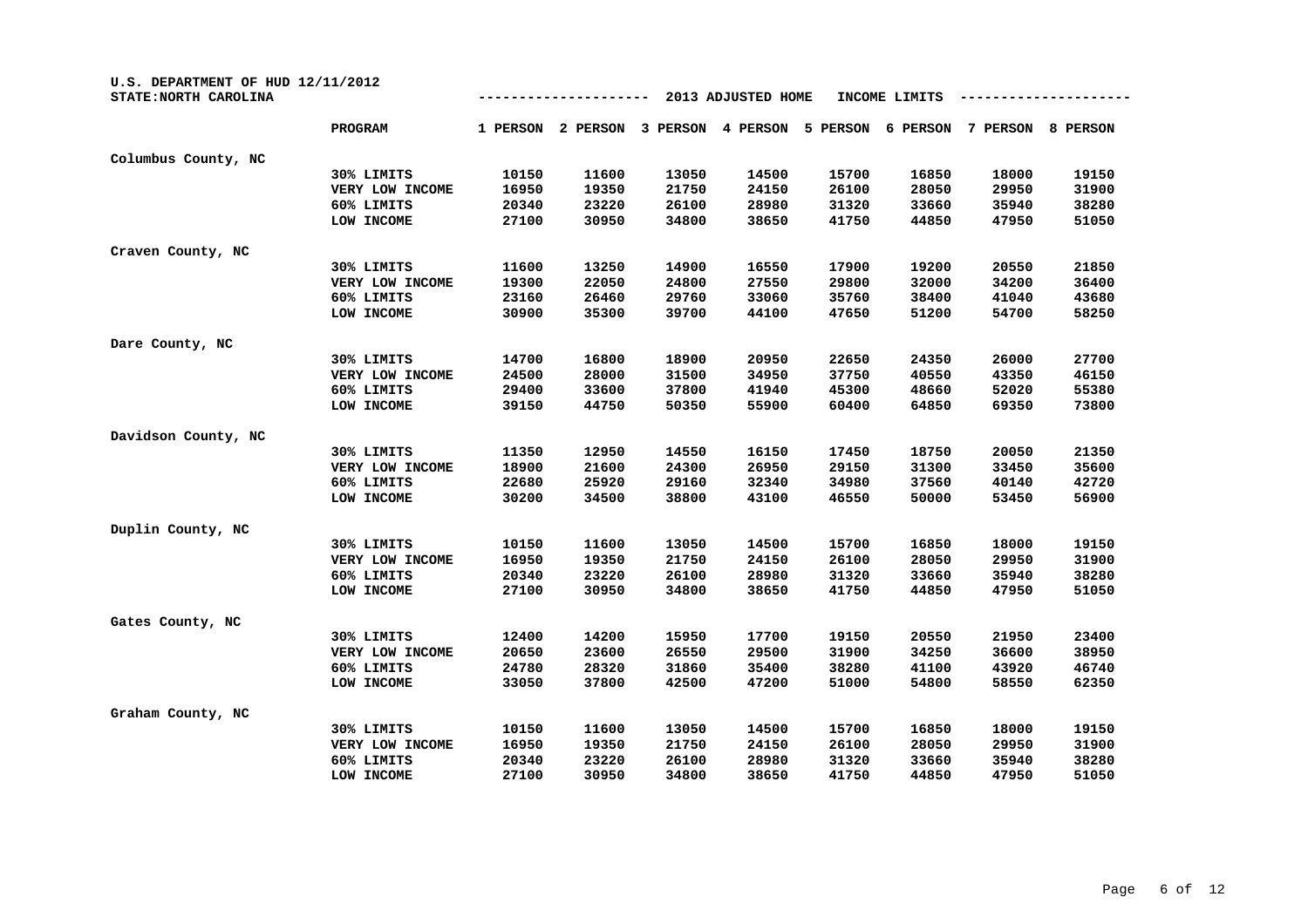| $U.S.$ DEPARTMENT OF HUD $12/11/2012$<br>STATE: NORTH CAROLINA |                 |          |          |          | 2013 ADJUSTED HOME |          | INCOME LIMITS |          |          |
|----------------------------------------------------------------|-----------------|----------|----------|----------|--------------------|----------|---------------|----------|----------|
|                                                                | <b>PROGRAM</b>  | 1 PERSON | 2 PERSON | 3 PERSON | 4 PERSON           | 5 PERSON | 6 PERSON      | 7 PERSON | 8 PERSON |
| Granville County, NC                                           |                 |          |          |          |                    |          |               |          |          |
|                                                                | 30% LIMITS      | 12800    | 14600    | 16450    | 18250              | 19750    | 21200         | 22650    | 24100    |
|                                                                | VERY LOW INCOME | 21300    | 24350    | 27400    | 30400              | 32850    | 35300         | 37700    | 40150    |
|                                                                | 60% LIMITS      | 25560    | 29220    | 32880    | 36480              | 39420    | 42360         | 45240    | 48180    |
|                                                                | LOW INCOME      | 34100    | 38950    | 43800    | 48650              | 52550    | 56450         | 60350    | 64250    |
| Halifax County, NC                                             |                 |          |          |          |                    |          |               |          |          |
|                                                                | 30% LIMITS      | 10150    | 11600    | 13050    | 14500              | 15700    | 16850         | 18000    | 19150    |
|                                                                | VERY LOW INCOME | 16950    | 19350    | 21750    | 24150              | 26100    | 28050         | 29950    | 31900    |
|                                                                | 60% LIMITS      | 20340    | 23220    | 26100    | 28980              | 31320    | 33660         | 35940    | 38280    |
|                                                                | LOW INCOME      | 27100    | 30950    | 34800    | 38650              | 41750    | 44850         | 47950    | 51050    |
| Harnett County, NC                                             |                 |          |          |          |                    |          |               |          |          |
|                                                                | 30% LIMITS      | 11150    | 12750    | 14350    | 15900              | 17200    | 18450         | 19750    | 21000    |
|                                                                | VERY LOW INCOME | 18550    | 21200    | 23850    | 26500              | 28650    | 30750         | 32900    | 35000    |
|                                                                | 60% LIMITS      | 22260    | 25440    | 28620    | 31800              | 34380    | 36900         | 39480    | 42000    |
|                                                                | LOW INCOME      | 29700    | 33950    | 38200    | 42400              | 45800    | 49200         | 52600    | 56000    |
| Hertford County, NC                                            |                 |          |          |          |                    |          |               |          |          |
|                                                                | 30% LIMITS      | 10150    | 11600    | 13050    | 14500              | 15700    | 16850         | 18000    | 19150    |
|                                                                | VERY LOW INCOME | 16950    | 19350    | 21750    | 24150              | 26100    | 28050         | 29950    | 31900    |
|                                                                | 60% LIMITS      | 20340    | 23220    | 26100    | 28980              | 31320    | 33660         | 35940    | 38280    |
|                                                                | LOW INCOME      | 27100    | 30950    | 34800    | 38650              | 41750    | 44850         | 47950    | 51050    |
| Hyde County, NC                                                |                 |          |          |          |                    |          |               |          |          |
|                                                                | 30% LIMITS      | 10150    | 11600    | 13050    | 14500              | 15700    | 16850         | 18000    | 19150    |
|                                                                | VERY LOW INCOME | 16950    | 19350    | 21750    | 24150              | 26100    | 28050         | 29950    | 31900    |
|                                                                | 60% LIMITS      | 20340    | 23220    | 26100    | 28980              | 31320    | 33660         | 35940    | 38280    |
|                                                                | LOW INCOME      | 27100    | 30950    | 34800    | 38650              | 41750    | 44850         | 47950    | 51050    |
| Iredell County, NC                                             |                 |          |          |          |                    |          |               |          |          |
|                                                                | 30% LIMITS      | 12400    | 14150    | 15900    | 17650              | 19100    | 20500         | 21900    | 23300    |
|                                                                | VERY LOW INCOME | 20600    | 23550    | 26500    | 29400              | 31800    | 34150         | 36500    | 38850    |
|                                                                | 60% LIMITS      | 24720    | 28260    | 31800    | 35280              | 38160    | 40980         | 43800    | 46620    |
|                                                                | LOW INCOME      | 32950    | 37650    | 42350    | 47050              | 50850    | 54600         | 58350    | 62150    |
| Jackson County, NC                                             |                 |          |          |          |                    |          |               |          |          |
|                                                                | 30% LIMITS      | 11100    | 12650    | 14250    | 15800              | 17100    | 18350         | 19600    | 20900    |
|                                                                | VERY LOW INCOME | 18450    | 21050    | 23700    | 26300              | 28450    | 30550         | 32650    | 34750    |
|                                                                | 60% LIMITS      | 22140    | 25260    | 28440    | 31560              | 34140    | 36660         | 39180    | 41700    |
|                                                                | LOW INCOME      | 29500    | 33700    | 37900    | 42100              | 45500    | 48850         | 52250    | 55600    |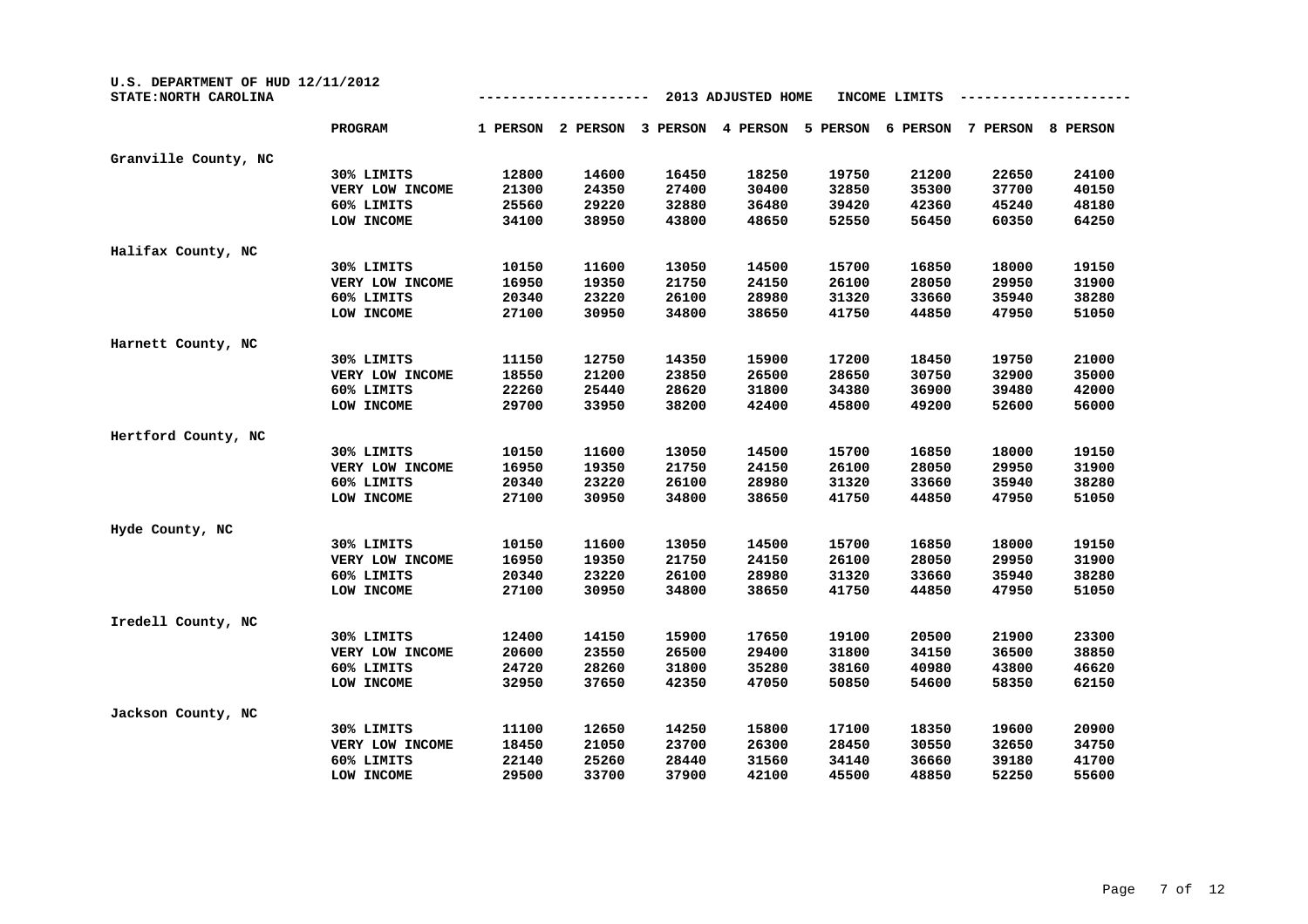| U.S. DEPARTMENT OF HUD 12/11/2012<br>STATE: NORTH CAROLINA |                 |          |          |          | 2013 ADJUSTED HOME |          | INCOME LIMITS |          |          |
|------------------------------------------------------------|-----------------|----------|----------|----------|--------------------|----------|---------------|----------|----------|
|                                                            | PROGRAM         | 1 PERSON | 2 PERSON | 3 PERSON | 4 PERSON           | 5 PERSON | 6 PERSON      | 7 PERSON | 8 PERSON |
| Jones County, NC                                           |                 |          |          |          |                    |          |               |          |          |
|                                                            | 30% LIMITS      | 10300    | 11750    | 13200    | 14650              | 15850    | 17000         | 18200    | 19350    |
|                                                            | VERY LOW INCOME | 17100    | 19550    | 22000    | 24400              | 26400    | 28350         | 30300    | 32250    |
|                                                            | 60% LIMITS      | 20520    | 23460    | 26400    | 29280              | 31680    | 34020         | 36360    | 38700    |
|                                                            | LOW INCOME      | 27350    | 31250    | 35150    | 39050              | 42200    | 45300         | 48450    | 51550    |
| Lee County, NC                                             |                 |          |          |          |                    |          |               |          |          |
|                                                            | 30% LIMITS      | 11900    | 13600    | 15300    | 17000              | 18400    | 19750         | 21100    | 22450    |
|                                                            | VERY LOW INCOME | 19850    | 22700    | 25550    | 28350              | 30650    | 32900         | 35200    | 37450    |
|                                                            | 60% LIMITS      | 23820    | 27240    | 30660    | 34020              | 36780    | 39480         | 42240    | 44940    |
|                                                            | LOW INCOME      | 31750    | 36300    | 40850    | 45350              | 49000    | 52650         | 56250    | 59900    |
| Lenoir County, NC                                          |                 |          |          |          |                    |          |               |          |          |
|                                                            | 30% LIMITS      | 10150    | 11600    | 13050    | 14500              | 15700    | 16850         | 18000    | 19150    |
|                                                            | VERY LOW INCOME | 16950    | 19350    | 21750    | 24150              | 26100    | 28050         | 29950    | 31900    |
|                                                            | 60% LIMITS      | 20340    | 23220    | 26100    | 28980              | 31320    | 33660         | 35940    | 38280    |
|                                                            | LOW INCOME      | 27100    | 30950    | 34800    | 38650              | 41750    | 44850         | 47950    | 51050    |
| Lincoln County, NC                                         |                 |          |          |          |                    |          |               |          |          |
|                                                            | 30% LIMITS      | 11650    | 13300    | 14950    | 16600              | 17950    | 19300         | 20600    | 21950    |
|                                                            | VERY LOW INCOME | 19400    | 22150    | 24900    | 27650              | 29900    | 32100         | 34300    | 36500    |
|                                                            | 60% LIMITS      | 23280    | 26580    | 29880    | 33180              | 35880    | 38520         | 41160    | 43800    |
|                                                            | LOW INCOME      | 31000    | 35400    | 39850    | 44250              | 47800    | 51350         | 54900    | 58450    |
| McDowell County, NC                                        |                 |          |          |          |                    |          |               |          |          |
|                                                            | 30% LIMITS      | 10550    | 12050    | 13550    | 15050              | 16300    | 17500         | 18700    | 19900    |
|                                                            | VERY LOW INCOME | 17600    | 20100    | 22600    | 25100              | 27150    | 29150         | 31150    | 33150    |
|                                                            | 60% LIMITS      | 21120    | 24120    | 27120    | 30120              | 32580    | 34980         | 37380    | 39780    |
|                                                            | LOW INCOME      | 28150    | 32150    | 36150    | 40150              | 43400    | 46600         | 49800    | 53000    |
| Macon County, NC                                           |                 |          |          |          |                    |          |               |          |          |
|                                                            | 30% LIMITS      | 10450    | 11950    | 13450    | 14900              | 16100    | 17300         | 18500    | 19700    |
|                                                            | VERY LOW INCOME | 17400    | 19850    | 22350    | 24800              | 26800    | 28800         | 30800    | 32750    |
|                                                            | 60% LIMITS      | 20880    | 23820    | 26820    | 29760              | 32160    | 34560         | 36960    | 39300    |
|                                                            | LOW INCOME      | 27800    | 31800    | 35750    | 39700              | 42900    | 46100         | 49250    | 52450    |
| Martin County, NC                                          |                 |          |          |          |                    |          |               |          |          |
|                                                            | 30% LIMITS      | 10150    | 11600    | 13050    | 14500              | 15700    | 16850         | 18000    | 19150    |
|                                                            | VERY LOW INCOME | 16950    | 19350    | 21750    | 24150              | 26100    | 28050         | 29950    | 31900    |
|                                                            | 60% LIMITS      | 20340    | 23220    | 26100    | 28980              | 31320    | 33660         | 35940    | 38280    |
|                                                            | LOW INCOME      | 27100    | 30950    | 34800    | 38650              | 41750    | 44850         | 47950    | 51050    |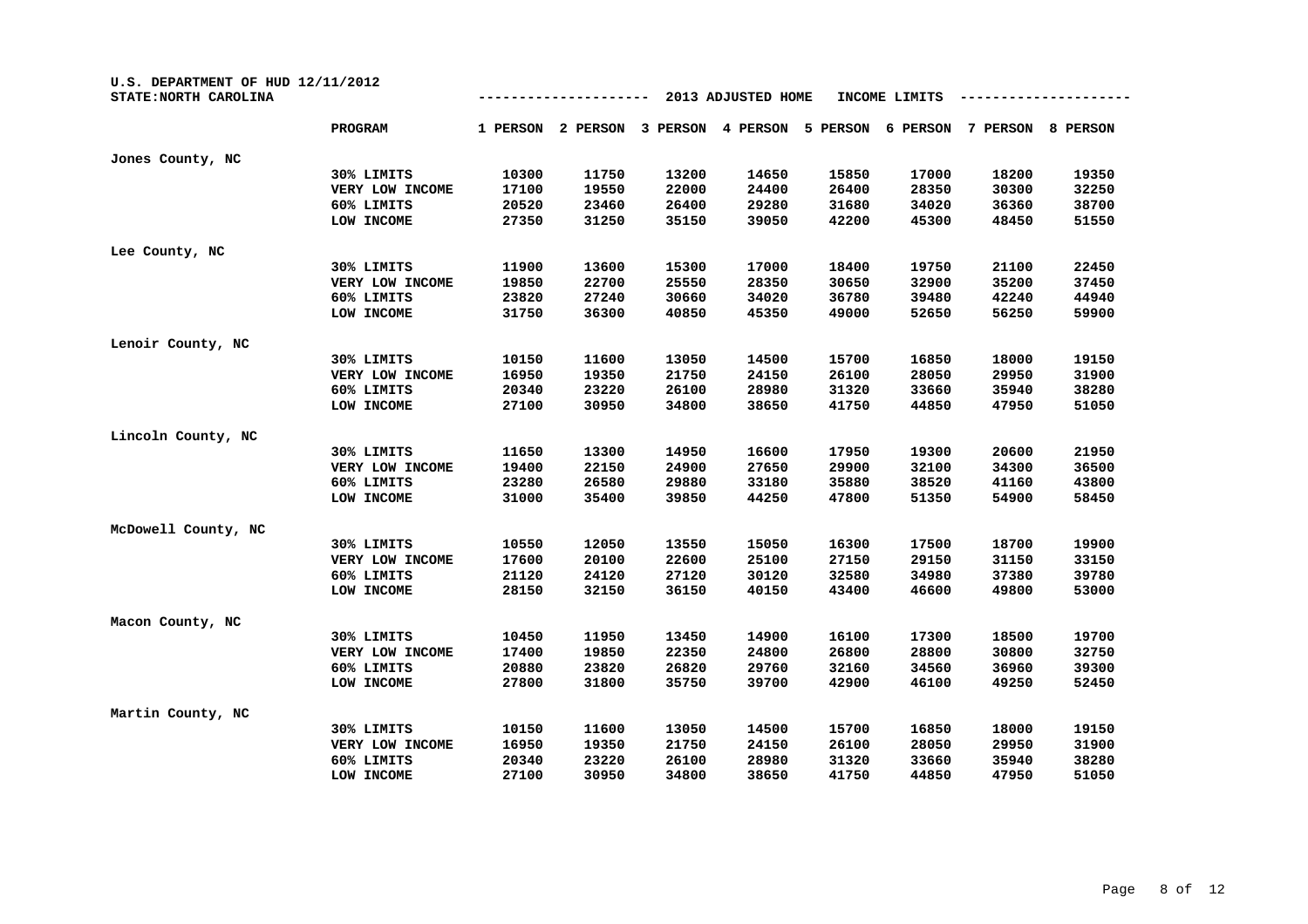| U.S. DEPARTMENT OF HUD 12/11/2012<br>STATE: NORTH CAROLINA |                 |          |          |          | 2013 ADJUSTED HOME |          | INCOME LIMITS |          |          |
|------------------------------------------------------------|-----------------|----------|----------|----------|--------------------|----------|---------------|----------|----------|
|                                                            | PROGRAM         | 1 PERSON | 2 PERSON | 3 PERSON | 4 PERSON           | 5 PERSON | 6 PERSON      | 7 PERSON | 8 PERSON |
| Mitchell County, NC                                        |                 |          |          |          |                    |          |               |          |          |
|                                                            | 30% LIMITS      | 10150    | 11600    | 13050    | 14500              | 15700    | 16850         | 18000    | 19150    |
|                                                            | VERY LOW INCOME | 16950    | 19350    | 21750    | 24150              | 26100    | 28050         | 29950    | 31900    |
|                                                            | 60% LIMITS      | 20340    | 23220    | 26100    | 28980              | 31320    | 33660         | 35940    | 38280    |
|                                                            | LOW INCOME      | 27100    | 30950    | 34800    | 38650              | 41750    | 44850         | 47950    | 51050    |
| Montgomery County, NC                                      |                 |          |          |          |                    |          |               |          |          |
|                                                            | 30% LIMITS      | 10150    | 11600    | 13050    | 14500              | 15700    | 16850         | 18000    | 19150    |
|                                                            | VERY LOW INCOME | 16950    | 19350    | 21750    | 24150              | 26100    | 28050         | 29950    | 31900    |
|                                                            | 60% LIMITS      | 20340    | 23220    | 26100    | 28980              | 31320    | 33660         | 35940    | 38280    |
|                                                            | LOW INCOME      | 27100    | 30950    | 34800    | 38650              | 41750    | 44850         | 47950    | 51050    |
| Moore County, NC                                           |                 |          |          |          |                    |          |               |          |          |
|                                                            | 30% LIMITS      | 13400    | 15300    | 17200    | 19100              | 20650    | 22200         | 23700    | 25250    |
|                                                            | VERY LOW INCOME | 22300    | 25450    | 28650    | 31800              | 34350    | 36900         | 39450    | 42000    |
|                                                            | 60% LIMITS      | 26760    | 30540    | 34380    | 38160              | 41220    | 44280         | 47340    | 50400    |
|                                                            | LOW INCOME      | 35650    | 40750    | 45850    | 50900              | 55000    | 59050         | 63150    | 67200    |
| Northampton County, NC                                     |                 |          |          |          |                    |          |               |          |          |
|                                                            | 30% LIMITS      | 10150    | 11600    | 13050    | 14500              | 15700    | 16850         | 18000    | 19150    |
|                                                            | VERY LOW INCOME | 16950    | 19350    | 21750    | 24150              | 26100    | 28050         | 29950    | 31900    |
|                                                            | 60% LIMITS      | 20340    | 23220    | 26100    | 28980              | 31320    | 33660         | 35940    | 38280    |
|                                                            | LOW INCOME      | 27100    | 30950    | 34800    | 38650              | 41750    | 44850         | 47950    | 51050    |
| Pamlico County, NC                                         |                 |          |          |          |                    |          |               |          |          |
|                                                            | 30% LIMITS      | 11100    | 12650    | 14250    | 15800              | 17100    | 18350         | 19600    | 20900    |
|                                                            | VERY LOW INCOME | 18450    | 21100    | 23750    | 26350              | 28500    | 30600         | 32700    | 34800    |
|                                                            | 60% LIMITS      | 22140    | 25320    | 28500    | 31620              | 34200    | 36720         | 39240    | 41760    |
|                                                            | LOW INCOME      | 29550    | 33750    | 37950    | 42150              | 45550    | 48900         | 52300    | 55650    |
| Pasquotank County, NC                                      |                 |          |          |          |                    |          |               |          |          |
|                                                            | 30% LIMITS      | 12250    | 14000    | 15750    | 17450              | 18850    | 20250         | 21650    | 23050    |
|                                                            | VERY LOW INCOME | 20400    | 23300    | 26200    | 29100              | 31450    | 33800         | 36100    | 38450    |
|                                                            | 60% LIMITS      | 24480    | 27960    | 31440    | 34920              | 37740    | 40560         | 43320    | 46140    |
|                                                            | LOW INCOME      | 32600    | 37250    | 41900    | 46550              | 50300    | 54000         | 57750    | 61450    |
| Perquimans County, NC                                      |                 |          |          |          |                    |          |               |          |          |
|                                                            | 30% LIMITS      | 10900    | 12450    | 14000    | 15550              | 16800    | 18050         | 19300    | 20550    |
|                                                            | VERY LOW INCOME | 18200    | 20800    | 23400    | 25950              | 28050    | 30150         | 32200    | 34300    |
|                                                            | 60% LIMITS      | 21840    | 24960    | 28080    | 31140              | 33660    | 36180         | 38640    | 41160    |
|                                                            | LOW INCOME      | 29050    | 33200    | 37350    | 41500              | 44850    | 48150         | 51500    | 54800    |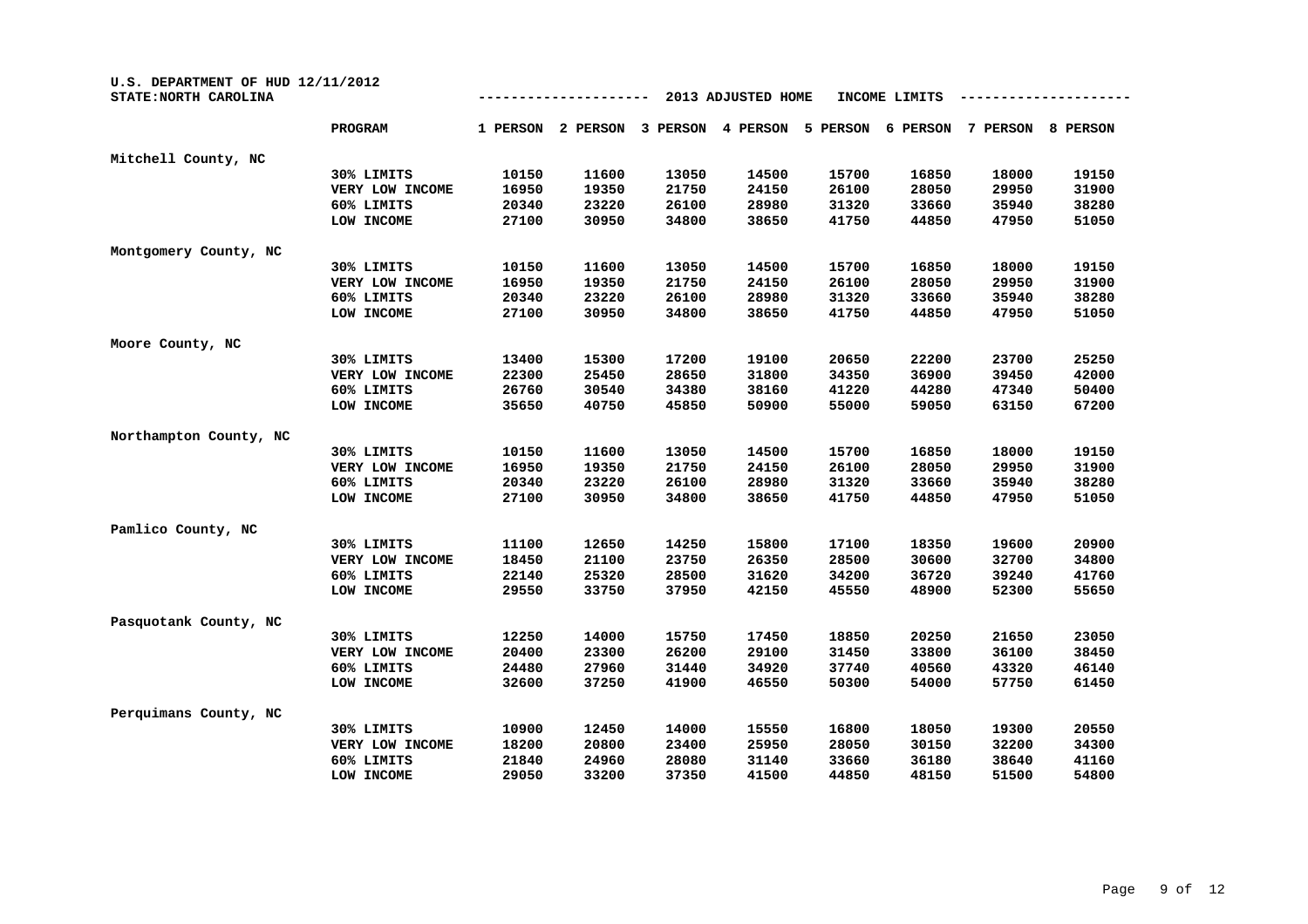| U.S. DEPARTMENT OF HUD 12/11/2012<br>STATE: NORTH CAROLINA |                 |          |          |          | 2013 ADJUSTED HOME |          | INCOME LIMITS |          |          |
|------------------------------------------------------------|-----------------|----------|----------|----------|--------------------|----------|---------------|----------|----------|
|                                                            | PROGRAM         | 1 PERSON | 2 PERSON | 3 PERSON | 4 PERSON           | 5 PERSON | 6 PERSON      | 7 PERSON | 8 PERSON |
| Polk County, NC                                            |                 |          |          |          |                    |          |               |          |          |
|                                                            | 30% LIMITS      | 11200    | 12800    | 14400    | 15950              | 17250    | 18550         | 19800    | 21100    |
|                                                            | VERY LOW INCOME | 18650    | 21300    | 23950    | 26600              | 28750    | 30900         | 33000    | 35150    |
|                                                            | 60% LIMITS      | 22380    | 25560    | 28740    | 31920              | 34500    | 37080         | 39600    | 42180    |
|                                                            | LOW INCOME      | 29800    | 34050    | 38300    | 42550              | 46000    | 49400         | 52800    | 56200    |
| Richmond County, NC                                        |                 |          |          |          |                    |          |               |          |          |
|                                                            | 30% LIMITS      | 10150    | 11600    | 13050    | 14500              | 15700    | 16850         | 18000    | 19150    |
|                                                            | VERY LOW INCOME | 16950    | 19350    | 21750    | 24150              | 26100    | 28050         | 29950    | 31900    |
|                                                            | 60% LIMITS      | 20340    | 23220    | 26100    | 28980              | 31320    | 33660         | 35940    | 38280    |
|                                                            | LOW INCOME      | 27100    | 30950    | 34800    | 38650              | 41750    | 44850         | 47950    | 51050    |
| Robeson County, NC                                         |                 |          |          |          |                    |          |               |          |          |
|                                                            | 30% LIMITS      | 10150    | 11600    | 13050    | 14500              | 15700    | 16850         | 18000    | 19150    |
|                                                            | VERY LOW INCOME | 16950    | 19350    | 21750    | 24150              | 26100    | 28050         | 29950    | 31900    |
|                                                            | 60% LIMITS      | 20340    | 23220    | 26100    | 28980              | 31320    | 33660         | 35940    | 38280    |
|                                                            | LOW INCOME      | 27100    | 30950    | 34800    | 38650              | 41750    | 44850         | 47950    | 51050    |
| Rowan County, NC                                           |                 |          |          |          |                    |          |               |          |          |
|                                                            | 30% LIMITS      | 11400    | 13000    | 14650    | 16250              | 17550    | 18850         | 20150    | 21450    |
|                                                            | VERY LOW INCOME | 19000    | 21700    | 24400    | 27100              | 29300    | 31450         | 33650    | 35800    |
|                                                            | 60% LIMITS      | 22800    | 26040    | 29280    | 32520              | 35160    | 37740         | 40380    | 42960    |
|                                                            | LOW INCOME      | 30350    | 34700    | 39050    | 43350              | 46850    | 50300         | 53800    | 57250    |
| Rutherford County, NC                                      |                 |          |          |          |                    |          |               |          |          |
|                                                            | 30% LIMITS      | 10150    | 11600    | 13050    | 14500              | 15700    | 16850         | 18000    | 19150    |
|                                                            | VERY LOW INCOME | 16950    | 19350    | 21750    | 24150              | 26100    | 28050         | 29950    | 31900    |
|                                                            | 60% LIMITS      | 20340    | 23220    | 26100    | 28980              | 31320    | 33660         | 35940    | 38280    |
|                                                            | LOW INCOME      | 27100    | 30950    | 34800    | 38650              | 41750    | 44850         | 47950    | 51050    |
| Sampson County, NC                                         |                 |          |          |          |                    |          |               |          |          |
|                                                            | 30% LIMITS      | 10150    | 11600    | 13050    | 14500              | 15700    | 16850         | 18000    | 19150    |
|                                                            | VERY LOW INCOME | 16950    | 19350    | 21750    | 24150              | 26100    | 28050         | 29950    | 31900    |
|                                                            | 60% LIMITS      | 20340    | 23220    | 26100    | 28980              | 31320    | 33660         | 35940    | 38280    |
|                                                            | LOW INCOME      | 27100    | 30950    | 34800    | 38650              | 41750    | 44850         | 47950    | 51050    |
| Scotland County, NC                                        |                 |          |          |          |                    |          |               |          |          |
|                                                            | 30% LIMITS      | 10150    | 11600    | 13050    | 14500              | 15700    | 16850         | 18000    | 19150    |
|                                                            | VERY LOW INCOME | 16950    | 19350    | 21750    | 24150              | 26100    | 28050         | 29950    | 31900    |
|                                                            | 60% LIMITS      | 20340    | 23220    | 26100    | 28980              | 31320    | 33660         | 35940    | 38280    |
|                                                            | LOW INCOME      | 27100    | 30950    | 34800    | 38650              | 41750    | 44850         | 47950    | 51050    |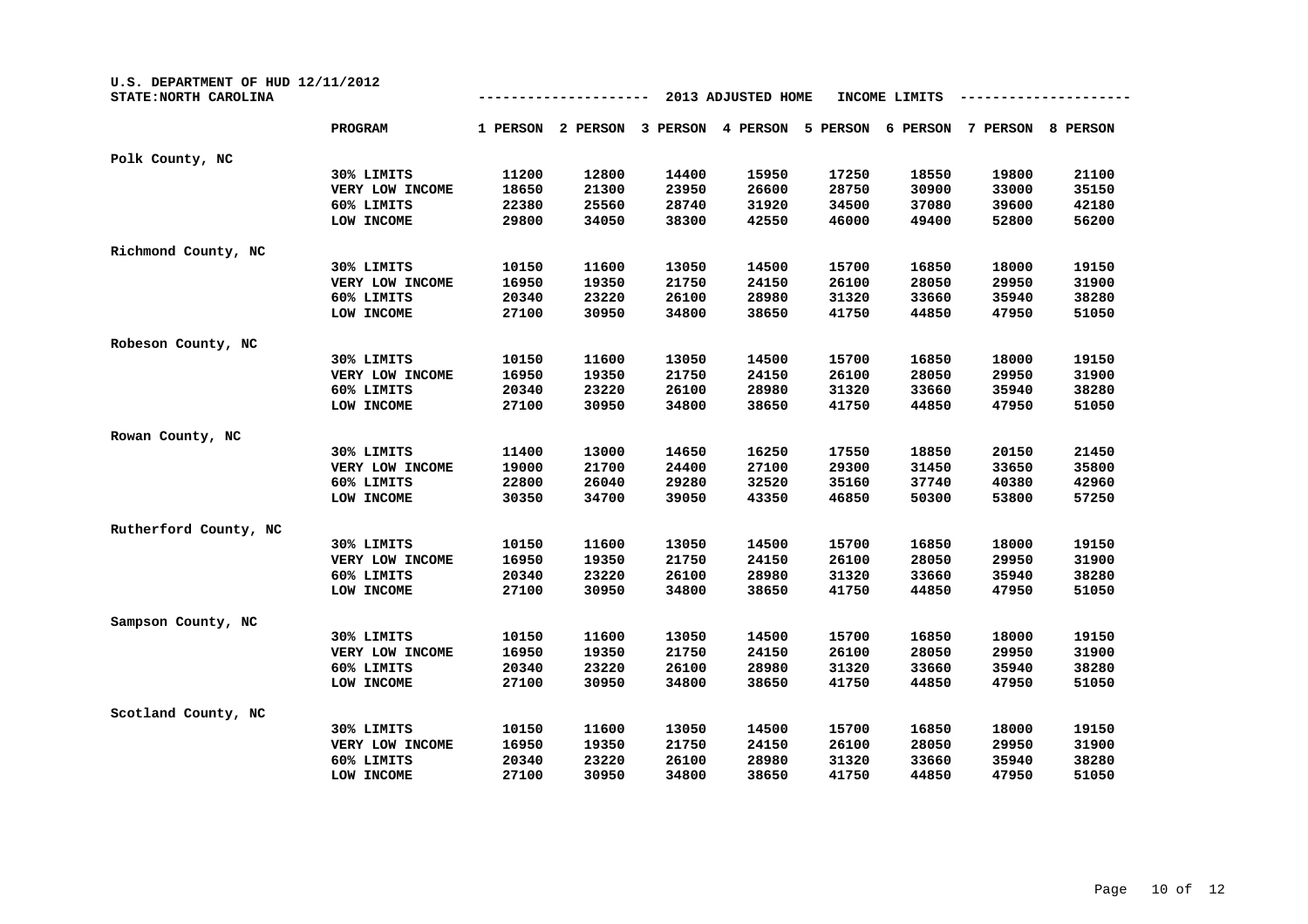| U.S. DEPARTMENT OF HUD 12/11/2012<br>STATE: NORTH CAROLINA |                 |          |          |          | 2013 ADJUSTED HOME |          | INCOME LIMITS |          |          |
|------------------------------------------------------------|-----------------|----------|----------|----------|--------------------|----------|---------------|----------|----------|
|                                                            | <b>PROGRAM</b>  | 1 PERSON | 2 PERSON | 3 PERSON | 4 PERSON           | 5 PERSON | 6 PERSON      | 7 PERSON | 8 PERSON |
| Stanly County, NC                                          |                 |          |          |          |                    |          |               |          |          |
|                                                            | 30% LIMITS      | 12950    | 14800    | 16650    | 18500              | 20000    | 21500         | 22950    | 24450    |
|                                                            | VERY LOW INCOME | 21600    | 24650    | 27750    | 30800              | 33300    | 35750         | 38200    | 40700    |
|                                                            | 60% LIMITS      | 25920    | 29580    | 33300    | 36960              | 39960    | 42900         | 45840    | 48840    |
|                                                            | LOW INCOME      | 34500    | 39400    | 44350    | 49250              | 53200    | 57150         | 61100    | 65050    |
| Surry County, NC                                           |                 |          |          |          |                    |          |               |          |          |
|                                                            | 30% LIMITS      | 10150    | 11600    | 13050    | 14500              | 15700    | 16850         | 18000    | 19150    |
|                                                            | VERY LOW INCOME | 16950    | 19350    | 21750    | 24150              | 26100    | 28050         | 29950    | 31900    |
|                                                            | 60% LIMITS      | 20340    | 23220    | 26100    | 28980              | 31320    | 33660         | 35940    | 38280    |
|                                                            | LOW INCOME      | 27100    | 30950    | 34800    | 38650              | 41750    | 44850         | 47950    | 51050    |
| Swain County, NC                                           |                 |          |          |          |                    |          |               |          |          |
|                                                            | 30% LIMITS      | 10750    | 12300    | 13850    | 15350              | 16600    | 17850         | 19050    | 20300    |
|                                                            | VERY LOW INCOME | 17900    | 20450    | 23000    | 25550              | 27600    | 29650         | 31700    | 33750    |
|                                                            | 60% LIMITS      | 21480    | 24540    | 27600    | 30660              | 33120    | 35580         | 38040    | 40500    |
|                                                            | LOW INCOME      | 28650    | 32750    | 36850    | 40900              | 44200    | 47450         | 50750    | 54000    |
| Transylvania County, NC                                    |                 |          |          |          |                    |          |               |          |          |
|                                                            | 30% LIMITS      | 11800    | 13450    | 15150    | 16800              | 18150    | 19500         | 20850    | 22200    |
|                                                            | VERY LOW INCOME | 19600    | 22400    | 25200    | 28000              | 30250    | 32500         | 34750    | 37000    |
|                                                            | 60% LIMITS      | 23520    | 26880    | 30240    | 33600              | 36300    | 39000         | 41700    | 44400    |
|                                                            | LOW INCOME      | 31400    | 35850    | 40350    | 44800              | 48400    | 52000         | 55600    | 59150    |
| Tyrrell County, NC                                         |                 |          |          |          |                    |          |               |          |          |
|                                                            | 30% LIMITS      | 10150    | 11600    | 13050    | 14500              | 15700    | 16850         | 18000    | 19150    |
|                                                            | VERY LOW INCOME | 16950    | 19350    | 21750    | 24150              | 26100    | 28050         | 29950    | 31900    |
|                                                            | 60% LIMITS      | 20340    | 23220    | 26100    | 28980              | 31320    | 33660         | 35940    | 38280    |
|                                                            | LOW INCOME      | 27100    | 30950    | 34800    | 38650              | 41750    | 44850         | 47950    | 51050    |
| Vance County, NC                                           |                 |          |          |          |                    |          |               |          |          |
|                                                            | 30% LIMITS      | 10150    | 11600    | 13050    | 14500              | 15700    | 16850         | 18000    | 19150    |
|                                                            | VERY LOW INCOME | 16950    | 19350    | 21750    | 24150              | 26100    | 28050         | 29950    | 31900    |
|                                                            | 60% LIMITS      | 20340    | 23220    | 26100    | 28980              | 31320    | 33660         | 35940    | 38280    |
|                                                            | LOW INCOME      | 27100    | 30950    | 34800    | 38650              | 41750    | 44850         | 47950    | 51050    |
| Warren County, NC                                          |                 |          |          |          |                    |          |               |          |          |
|                                                            | 30% LIMITS      | 10150    | 11600    | 13050    | 14500              | 15700    | 16850         | 18000    | 19150    |
|                                                            | VERY LOW INCOME | 16950    | 19350    | 21750    | 24150              | 26100    | 28050         | 29950    | 31900    |
|                                                            | 60% LIMITS      | 20340    | 23220    | 26100    | 28980              | 31320    | 33660         | 35940    | 38280    |
|                                                            | LOW INCOME      | 27100    | 30950    | 34800    | 38650              | 41750    | 44850         | 47950    | 51050    |